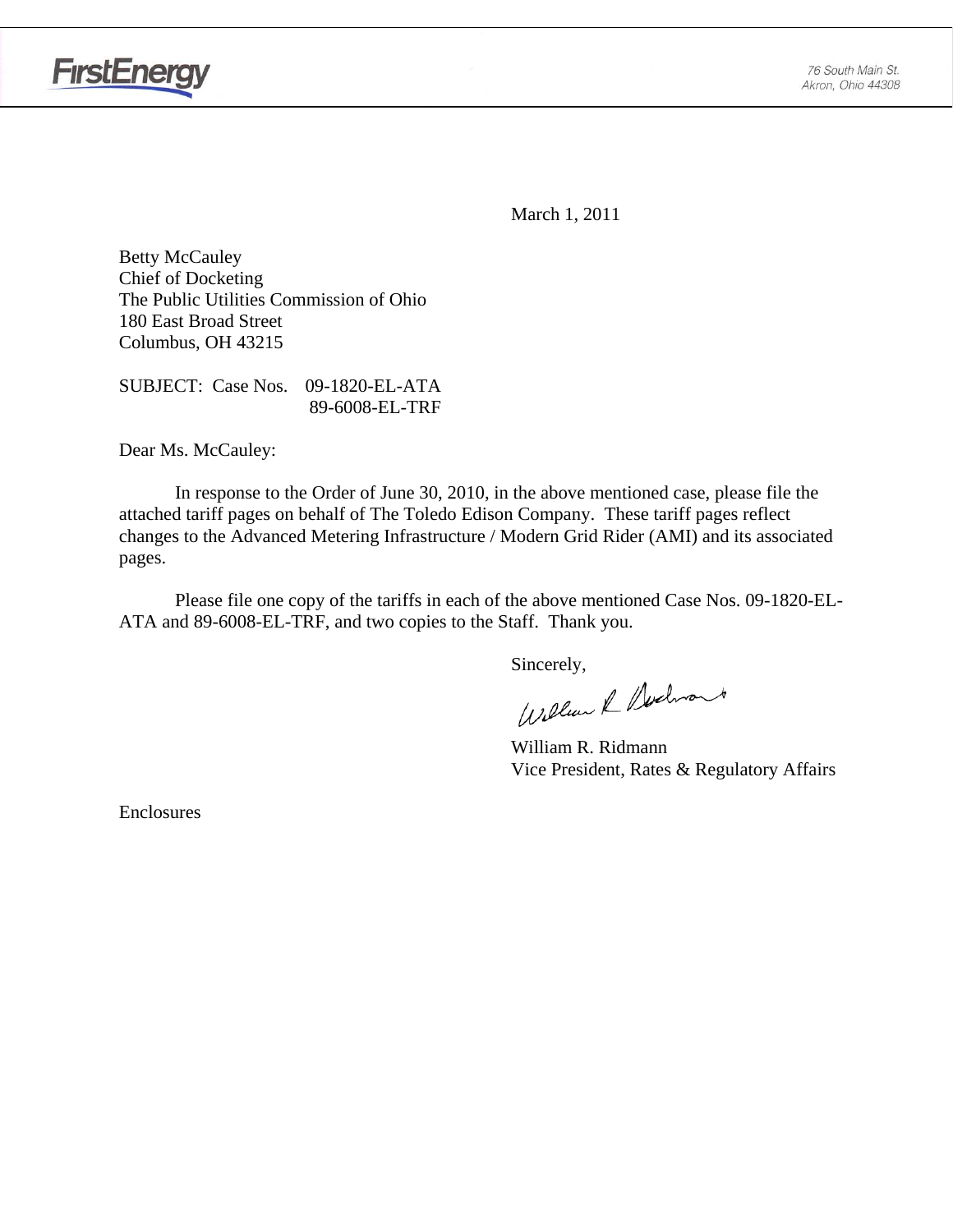#### **TABLE OF CONTENTS**

The following rates, rules and regulations for electric service are applicable throughout the Company's service territory except as noted.

|                                                      | <b>Sheet</b>   | <b>Effective</b><br><b>Date</b> |
|------------------------------------------------------|----------------|---------------------------------|
| <b>TABLE OF CONTENTS</b>                             | 1              | $04 - 01 - 11$                  |
| <b>DEFINITION OF TERRITORY</b>                       | 3              | 01-23-09                        |
| <b>ELECTRIC SERVICE REGULATIONS</b>                  | $\overline{4}$ | 12-04-09                        |
| <b>ELECTRIC SERVICE SCHEDULES</b>                    |                |                                 |
| Residential Service (Rate "RS")                      | 10             | 01-23-09                        |
| General Service - Secondary (Rate "GS")              | 20             | 01-23-09                        |
| General Service - Primary (Rate "GP")                | 21             | $01 - 23 - 09$                  |
| General Service - Subtransmission (Rate "GSU")       | 22             | 01-23-09                        |
| General Service - Transmission (Rate "GT")           | 23             | $01 - 23 - 09$                  |
| <b>Street Lighting Provisions</b>                    | 30             | $01 - 23 - 09$                  |
| Street Lighting (Rate "STL")                         | 31             | 06-01-09                        |
| Traffic Lighting (Rate "TRF")                        | 32             | 01-23-09                        |
| Private Outdoor Lighting (Rate "POL")                | 33             | 06-01-09                        |
| <b>MISCELLANEOUS CHARGES</b>                         | 75             | 01-23-09                        |
| <b>OTHER SERVICE</b>                                 |                |                                 |
| <b>Partial Service</b>                               | 52             | 01-01-06                        |
| Residential Renewable Energy Credit Purchase Program | 60             | 10-01-09                        |
| <b>Cogeneration and Small Power Producer</b>         | 70             | $01 - 01 - 03$                  |
| <b>Interconnection Tariff</b>                        | 76             | $01 - 01 - 09$                  |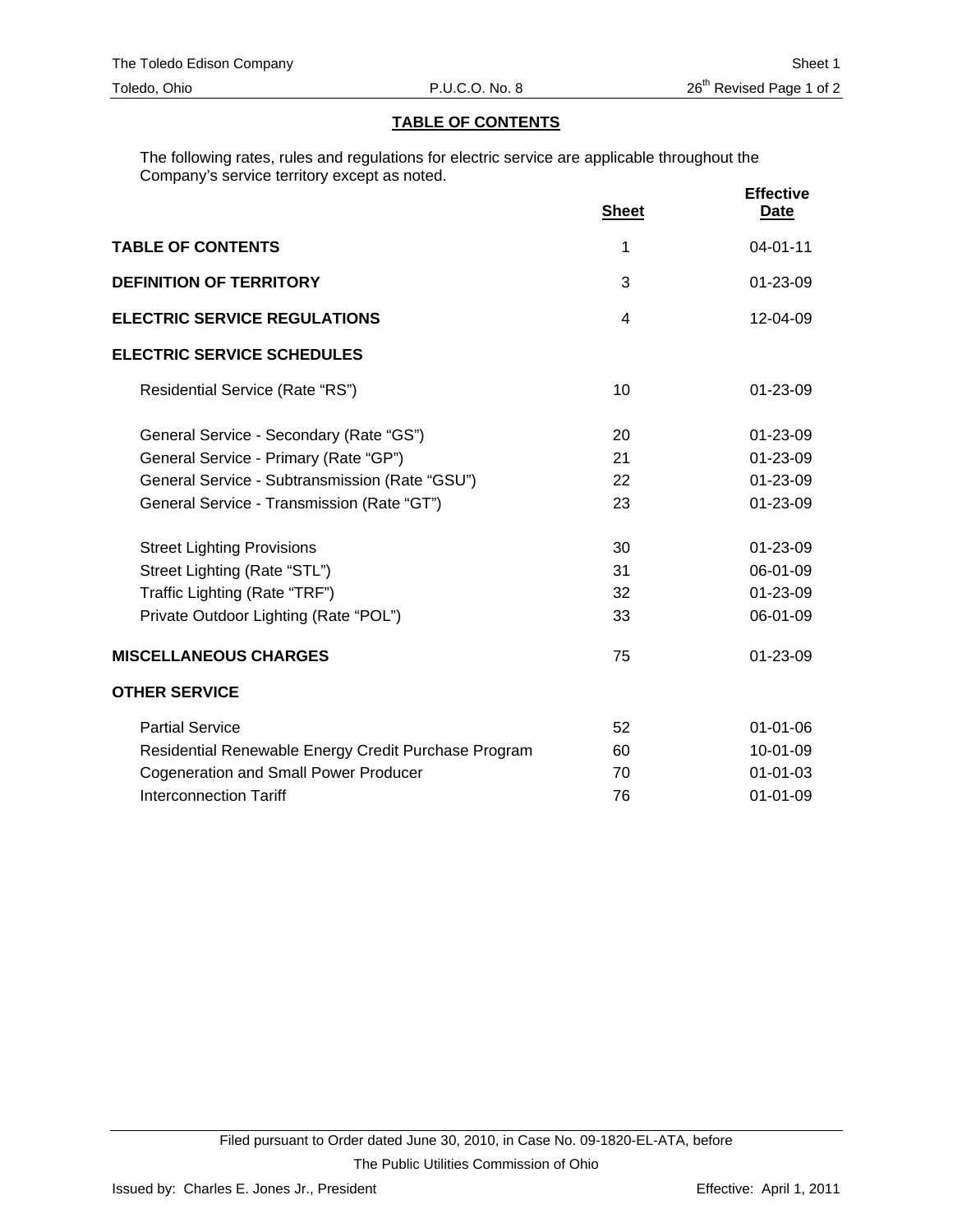# **TABLE OF CONTENTS**

| <b>RIDERS</b>                                       | <b>Sheet</b> | <b>Effective</b><br>Date |
|-----------------------------------------------------|--------------|--------------------------|
| Summary                                             | 80           | 03-17-10                 |
| <b>Residential Distribution Credit</b>              | 81           | $05 - 21 - 10$           |
| <b>Transmission and Ancillary Services</b>          | 83           | 09-10-10                 |
| <b>Alternative Energy Resource</b>                  | 84           | $01 - 01 - 11$           |
| <b>School Distribution Credit</b>                   | 85           | 06-01-09                 |
| <b>Business Distribution Credit</b>                 | 86           | 01-23-09                 |
| <b>Hospital Net Energy Metering</b>                 | 87           | 10-27-09                 |
| Economic Development (4a)                           | 88           | 01-23-09                 |
| <b>Universal Service</b>                            | 90           | 12-22-10                 |
| <b>Temporary Energy Efficiency</b>                  | 91           | $01 - 01 - 06$           |
| State kWh Tax                                       | 92           | 01-23-09                 |
| Net Energy Metering                                 | 93           | 10-27-09                 |
| Delta Revenue Recovery                              | 96           | $01 - 01 - 11$           |
| Demand Side Management                              | 97           | $01 - 01 - 11$           |
| Reasonable Arrangement                              | 98           | 06-01-09                 |
| <b>Distribution Uncollectible</b>                   | 99           | $01 - 01 - 11$           |
| <b>Deferred Transmission Cost Recovery</b>          | 100          | $01 - 01 - 11$           |
| Economic Load Response Program                      | 101          | 06-01-09                 |
| Optional Load Response Program                      | 102          | 06-01-09                 |
| <b>Generation Cost Reconciliation</b>               | 103          | $01 - 01 - 11$           |
| <b>Green Resource</b>                               | 104          | 06-01-09                 |
| Fuel                                                | 105          | 12-14-09                 |
| Advanced Metering Infrastructure / Modern Grid      | 106          | $04 - 01 - 11$           |
| Line Extension Cost Recovery                        | 107          | 06-01-09                 |
| <b>Delivery Service Improvement</b>                 | 108          | 04-01-09                 |
| <b>PIPP Uncollectible</b>                           | 109          | $01 - 01 - 11$           |
| Non-Distribution Uncollectible                      | 110          | $01 - 01 - 11$           |
| <b>Experimental Real Time Pricing</b>               | 111          | 06-01-10                 |
| <b>Experimental Critical Peak Pricing</b>           | 113          | 06-01-10                 |
| <b>Generation Service</b>                           | 114          | 06-01-10                 |
| Demand Side Management and Energy Efficiency        | 115          | $01 - 01 - 11$           |
| <b>Economic Development</b>                         | 116          | $01 - 01 - 11$           |
| <b>Deferred Generation Cost Recovery</b>            | 117          | 06-01-09                 |
| Deferred Fuel Cost Recovery                         | 118          | $01 - 01 - 11$           |
| Residential Deferred Distribution Cost Recovery     | 120          | 02-01-11                 |
| Non-Residential Deferred Distribution Cost Recovery | 121          | 02-01-11                 |
| <b>Residential Generation Credit</b>                | 123          | 05-21-10                 |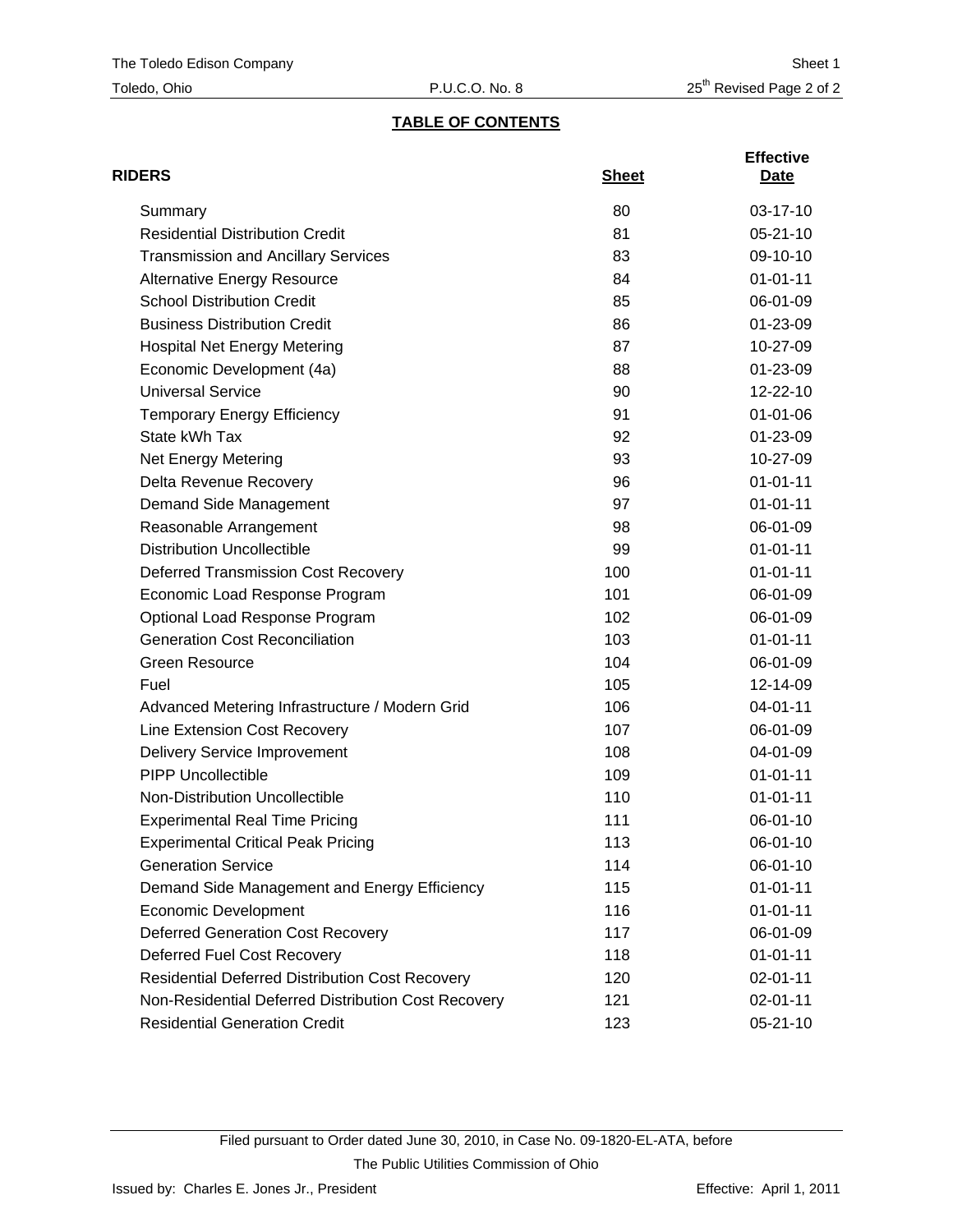#### **RIDER AMI Advanced Metering Infrastructure / Modern Grid Rider**

## **APPLICABILITY:**

Applicable to any customer who receives electric service under the Company's rate schedules, with the exception of General Service - Transmission (Rate "GT"). This Advanced Metering Infrastructure / Modern Grid Rider charge is a fixed monthly charge and will be effective for service rendered beginning April 1, 2011. This Rider is not avoidable for customers during the period the customer takes electric generation service from a certified supplier.

### **CHARGE \*:**

| <b>RS</b>               | \$0.100 |
|-------------------------|---------|
| <b>GS</b>               | \$0.504 |
| <b>GP</b>               | \$7.541 |
| GSU                     | \$7.488 |
| STL (per lighting unit) | \$0.022 |
| <b>TRF</b>              | \$0.092 |
| <b>POL</b>              | \$0.127 |

\* The charges listed above, except those for rate schedule STL, will be applied per customer, per month. Any customer who receives electric service under rate schedule STL will have the above charge applied per lighting unit, per month.

### **RIDER UPDATES:**

The charges contained in this Rider shall be updated and reconciled on a quarterly basis. No later than December 1st, March 1st, June 1st and September 1st of each year, the Company shall file with the PUCO a request for approval of the Rider charges which, unless otherwise ordered by the PUCO, shall become effective on a service rendered basis on January 1st, April 1st, July 1st and October 1st of each year.